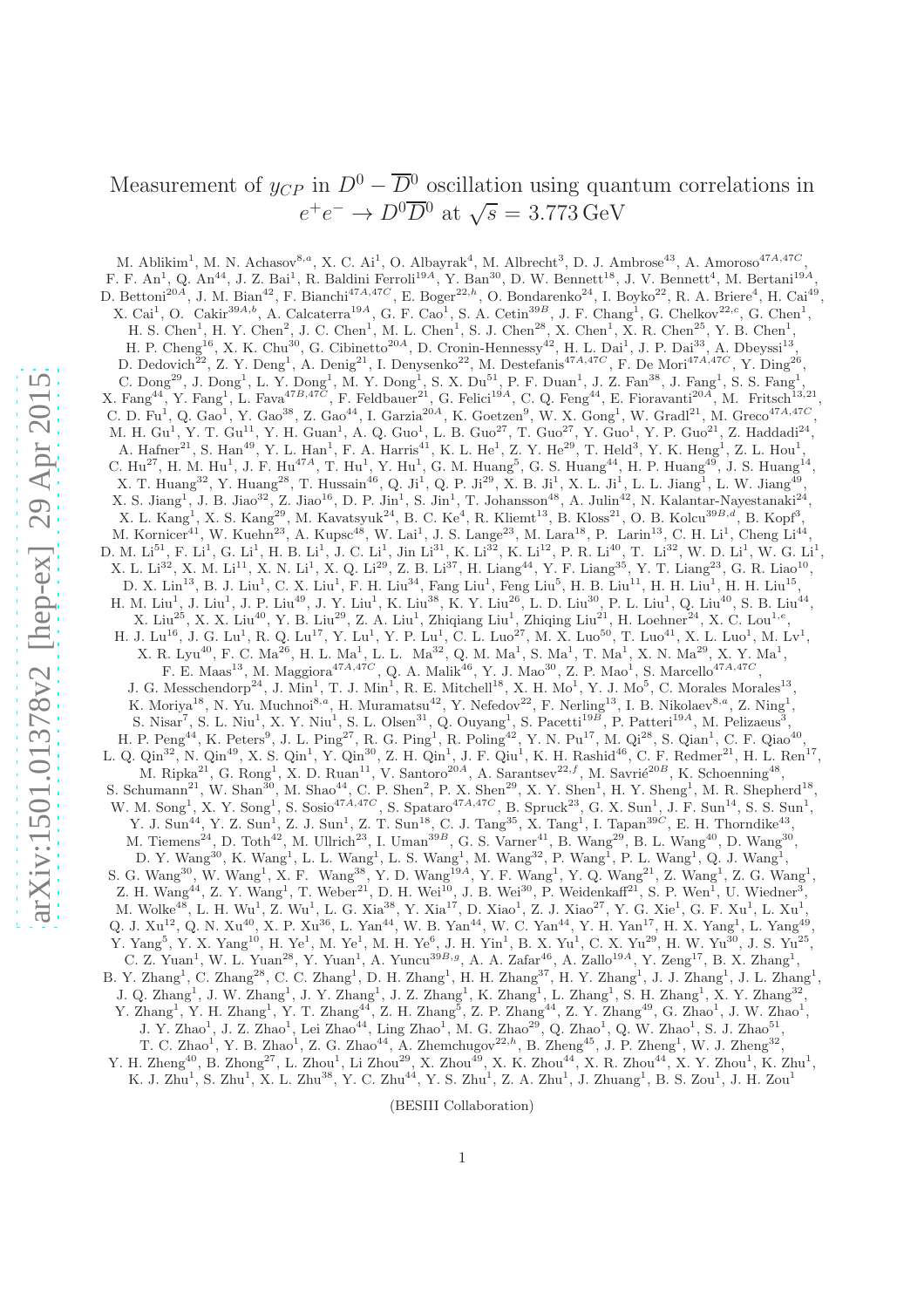<sup>1</sup> Institute of High Energy Physics, Beijing 100049, People's Republic of China

<sup>2</sup> Beihang University, Beijing 100191, People's Republic of China

Bochum Ruhr-University, D-44780 Bochum, Germany

Carnegie Mellon University, Pittsburgh, Pennsylvania 15213, USA

Central China Normal University, Wuhan 430079, People's Republic of China

China Center of Advanced Science and Technology, Beijing 100190, People's Republic of China

 COMSATS Institute of Information Technology, Lahore, Defence Road, Off Raiwind Road, 54000 Lahore, Pakistan

G.I. Budker Institute of Nuclear Physics SB RAS (BINP), Novosibirsk 630090, Russia

GSI Helmholtzcentre for Heavy Ion Research GmbH, D-64291 Darmstadt, Germany

Guangxi Normal University, Guilin 541004, People's Republic of China

<sup>11</sup> GuangXi University, Nanning 530004, People's Republic of China

<sup>12</sup> Hangzhou Normal University, Hangzhou 310036, People's Republic of China

Helmholtz Institute Mainz, Johann-Joachim-Becher-Weg 45, D-55099 Mainz, Germany

<sup>14</sup> Henan Normal University, Xinxiang 453007, People's Republic of China

<sup>15</sup> Henan University of Science and Technology, Luoyang 471003, People's Republic of China

Huangshan College, Huangshan 245000, People's Republic of China

Hunan University, Changsha 410082, People's Republic of China

Indiana University, Bloomington, Indiana  $47405$ , USA

(A)INFN Laboratori Nazionali di Frascati, I-00044, Frascati, Italy; (B)INFN and University of Perugia,

I-06100, Perugia, Italy

<sup>20</sup> (A)INFN Sezione di Ferrara, I-44122, Ferrara, Italy; (B)University of Ferrara, I-44122, Ferrara, Italy

Johannes Gutenberg University of Mainz, Johann-Joachim-Becher-Weg 45, D-55099 Mainz, Germany

Joint Institute for Nuclear Research, 141980 Dubna, Moscow region, Russia

Justus Liebig University Giessen, II. Physikalisches Institut, Heinrich-Buff-Ring 16, D-35392 Giessen, Germany

 $^{24}$  KVI-CART, University of Groningen, NL-9747 AA Groningen, The Netherlands

Lanzhou University, Lanzhou 730000, People's Republic of China

Liaoning University, Shenyang 110036, People's Republic of China

Nanjing Normal University, Nanjing 210023, People's Republic of China

 $^{28}$  Nanjing University, Nanjing 210093, People's Republic of China

Nankai University, Tianjin 300071, People's Republic of China

Peking University, Beijing 100871, People's Republic of China

Seoul National University, Seoul, 151-747 Korea

Shandong University, Jinan 250100, People's Republic of China

Shanghai Jiao Tong University, Shanghai 200240, People's Republic of China

Shanxi University, Taiyuan 030006, People's Republic of China

Sichuan University, Chengdu 610064, People's Republic of China

Soochow University, Suzhou 215006, People's Republic of China

Sun Yat-Sen University, Guangzhou 510275, People's Republic of China

Tsinghua University, Beijing 100084, People's Republic of China

(A)Istanbul Aydin University, 34295 Sefakoy, Istanbul, Turkey; (B)Dogus University, 34722 Istanbul, Turkey;

(C)Uludag University, 16059 Bursa, Turkey

<sup>40</sup> University of Chinese Academy of Sciences, Beijing 100049, People's Republic of China

University of Hawaii, Honolulu, Hawaii 96822, USA

University of Minnesota, Minneapolis, Minnesota 55455, USA

University of Rochester, Rochester, New York 14627, USA

University of Science and Technology of China, Hefei 230026, People's Republic of China

 $^{45}$  University of South China, Hengyang  $421001$ , People's Republic of China

University of the Punjab, Lahore-54590, Pakistan

 $^{47}$  (A)University of Turin, I-10125, Turin, Italy; (B)University of Eastern Piedmont, I-15121, Alessandria, Italy;

 $(C)$ INFN, I-10125, Turin, Italy

Uppsala University, Box 516, SE-75120 Uppsala, Sweden

Wuhan University, Wuhan 430072, People's Republic of China

Zhejiang University, Hangzhou 310027, People's Republic of China

Zhengzhou University, Zhengzhou 450001, People's Republic of China

<sup>a</sup> Also at the Novosibirsk State University, Novosibirsk, 630090, Russia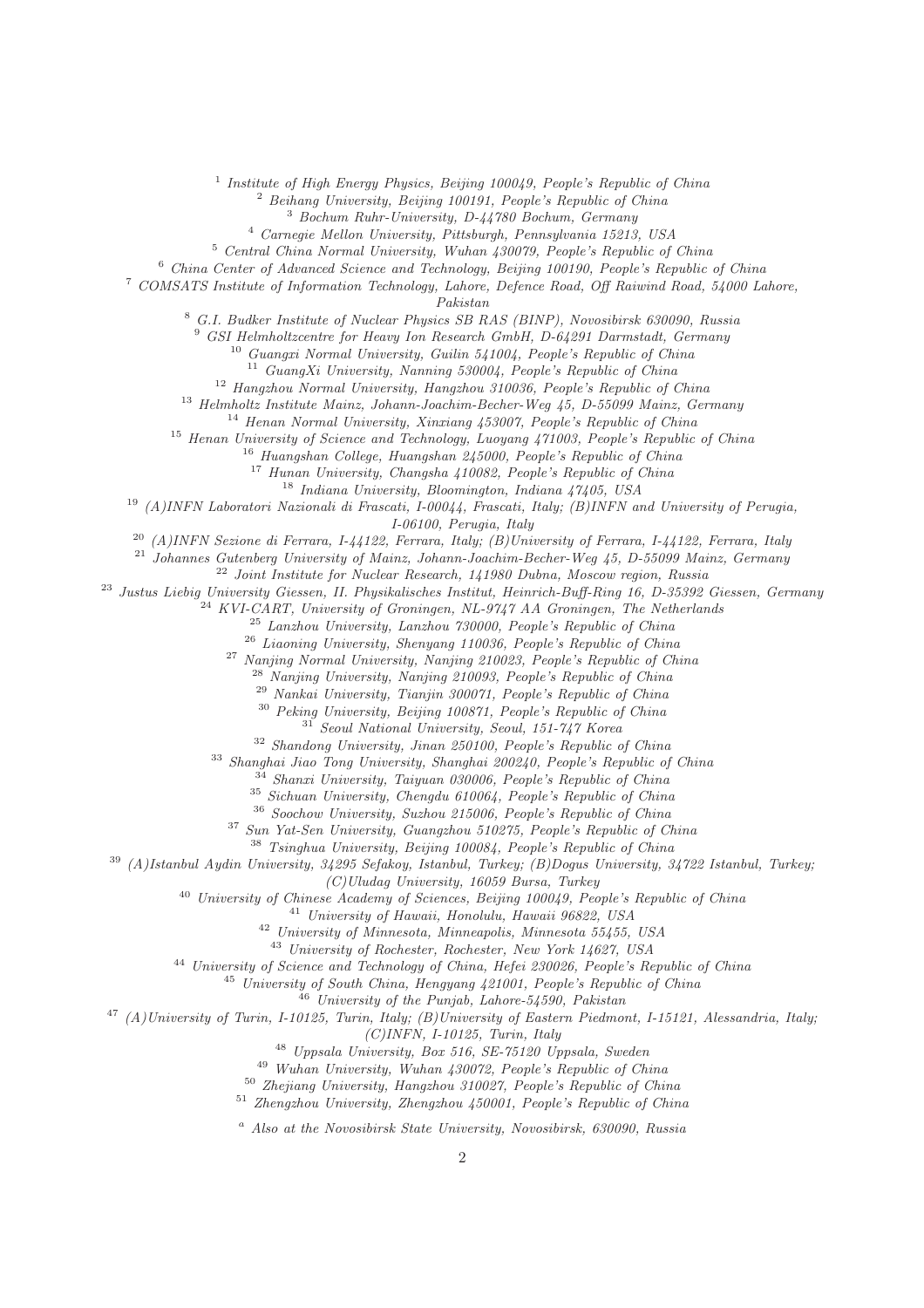<sup>b</sup> Also at Ankara University, 06100 Tandogan, Ankara, Turkey

 $c<sup>c</sup>$  Also at the Moscow Institute of Physics and Technology, Moscow 141700, Russia and at the Functional

Electronics Laboratory, Tomsk State University, Tomsk, 634050, Russia

<sup>d</sup> Currently at Istanbul Arel University, 34295 Istanbul, Turkey

<sup>e</sup> Also at University of Texas at Dallas, Richardson, Texas 75083, USA

 $f$  Also at the PNPI, Gatchina 188300, Russia

 $g$  Also at Bogazici University, 34342 Istanbul, Turkey

 $h$  Also at the Moscow Institute of Physics and Technology, Moscow 141700, Russia

#### Abstract

We report a measurement of the parameter  $y_{CP}$  in  $D^0 - \overline{D}{}^0$  oscillations performed by taking advantage of quantum coherence between pairs of  $D^0\overline{D}{}^0$  mesons produced in  $e^+e^-$  annihilations near threshold. In this work, doubly-tagged  $D^0\overline{D}{}^0$  events, where one D decays to a CP eigenstate and the other D decays in a semileptonic mode, are reconstructed using a data sample of 2.92 fb<sup>-1</sup> collected with the BESIII detector at the center-of-mass energy of  $\sqrt{s} = 3.773 \,\text{GeV}$ . We obtain  $y_{CP} = (-2.0 \pm 1.3 \pm 0.7)\%$ , where the first uncertainty is statistical and the second is systematic. This result is compatible with the current world average.

*Keywords:* BESIII,  $D^0 - \overline{D}{}^0$  oscillation,  $y_{CP}$ , quantum correlation

## 1. Introduction

## *1.1. Charm oscillation*

It is well known that oscillations between meson and antimeson, also called mixing, can occur when the flavor eigenstates differ from the physical mass eigenstates. These effects provide a mechanism whereby interference in the transition amplitudes of mesons and antimesons may occur. They may also allow for manifestation of  $CP$  violation  $(CPV)$  in the underlying dynamics [\[1](#page-11-0), [2\]](#page-11-1). Oscillations in the  $K^0 - \overline{K}^0$  [\[3](#page-11-2)],  $B^0 - \overline{B}^0$  [\[4\]](#page-11-3) and  $B_s^0 - \overline{B}_s^0$  [\[5](#page-11-4)] systems are established; their oscillation rates are well-measured and consistent with predictions from the standard model (SM) [\[6](#page-11-5)]. After an accumulation of strong evidence from a variety of experiments [\[7,](#page-11-6) [8](#page-11-7), [9](#page-11-8)],  $D^0 - \overline{D}{}^0$  oscillations were recently firmly established by LHCb [\[10](#page-11-9)]. The results were soon confirmed by CDF [\[11\]](#page-11-10) and Belle [\[12\]](#page-11-11).

The oscillations are conventionally characterized by two dimensionless parameters  $x = \Delta m/\Gamma$  and  $y =$  $\Delta\Gamma/2\Gamma$ , where  $\Delta m$  and  $\Delta\Gamma$  are the mass and width differences between the two mass eigenstates and  $\Gamma$  is the average decay width of those eigenstates. The mass eigenstates can be written as  $|D_{1,2}\rangle = p|D^0\rangle \pm q|\overline{D}^0\rangle$ , where p and q are complex parameters and  $\phi = \arg(q/p)$  is a CP-violating phase. Using the phase convention  $CP|D^0\rangle = +|\overline{D}{}^0\rangle$ , the CP eigenstates of the D meson can be written as

$$
|D_{CP+}\rangle \equiv \frac{|D^0\rangle + |\overline{D}^0\rangle}{\sqrt{2}}, \quad |D_{CP-}\rangle \equiv \frac{|D^0\rangle - |\overline{D}^0\rangle}{\sqrt{2}}.
$$
 (1)

The difference in the effective lifetime between D decays to CP eigenstates and flavor eigenstates can be parameterized by  $y_{CP}$ . In the absence of direct  $CPV$ , but allowing for small indirect  $CPV$ , we have [\[13\]](#page-11-12)

$$
y_{CP} = \frac{1}{2} \left[ y \cos \phi \left( \left| \frac{q}{p} \right| + \left| \frac{p}{q} \right| \right) - x \sin \phi \left( \left| \frac{q}{p} \right| - \left| \frac{p}{q} \right| \right) \right].
$$
 (2)

Preprint submitted to Physics Letters B  $October\ 10, \ 2018$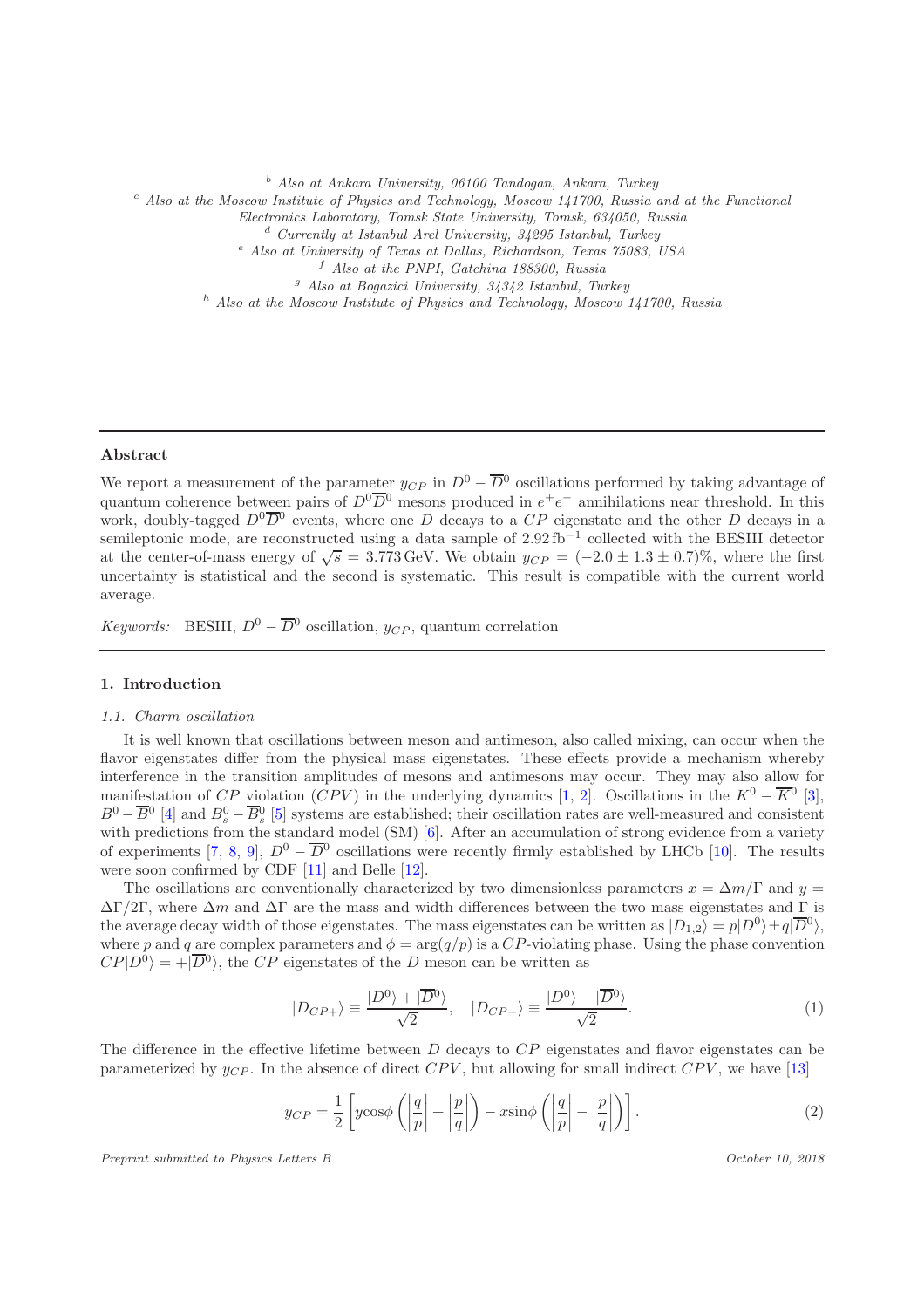Table 1: D final states reconstructed in this analysis.

<span id="page-3-1"></span>

| 'Type        | Mode                                          |
|--------------|-----------------------------------------------|
| $CP+$        | $K^+K^-$ , $\pi^+\pi^-$ , $K^0_S\pi^0\pi^0$   |
| $CP-$        | $K_S^0 \pi^0$ , $K_S^0 \omega$ , $K_S^0 \eta$ |
| Semileptonic | $K^{\mp}e^{\pm}\nu, K^{\mp}\mu^{\pm}\nu$      |

In the absence of  $CPV$ , one has  $|p/q| = 1$  and  $\phi = 0$ , leading to  $y_{CP} = y$ .

Although  $D^{0} - \overline{D}^{0}$  mixing from short-distance physics is suppressed by the CKM matrix [\[14,](#page-12-0) [15](#page-12-1)] and the GIM mechanism [\[16](#page-12-2)], sizeable charm mixing can arise from long-distance processes and new physics [\[1](#page-11-0), [17](#page-12-3)]. Current experimental precision [\[18\]](#page-12-4) is not sufficient to conclude whether physics beyond the SM is involved, and further constraints are needed. So far, the most precise determination of the size of the mixing has been obtained by measuring the time-dependent decay rate in the  $D \to K^{\pm} \pi^{\mp}$  channel [\[10](#page-11-9), [11,](#page-11-10) [12\]](#page-11-11). However, the resulting information on the mixing parameters x and y is highly correlated. It is important to access the mixing parameters  $x$  and  $y$  directly to provide complementary constraints.

In this analysis, we use a time-integrated method to extract  $y_{CP}$ , as proposed in the references [\[19,](#page-12-5) [20](#page-12-6), [21,](#page-12-7) [22](#page-12-8)], which uses threshold  $D^0\overline{D}{}^0$  pair production in  $e^+e^- \to \gamma^* \to D^0\overline{D}{}^0$ . In this process, the  $D^0\overline{D}{}^0$ pair is in a state of definite  $C = -1$ , such that the two D mesons necessarily have opposite  $CP$  eigenvalues. The method utilizes the semileptonic decays of D meson and hence, avoids the complications from hadronic effects in D decays, thus provides a clean and unique way to probe the  $D^0 - \overline{D}{}^0$  oscillation.

## *1.2. Formalism*

In the semileptonic decays of neutral D mesons (denoted as  $D \to l$ )<sup>[1](#page-3-0)</sup>, the partial decay width is only sensitive to flavor content and does not depend on the  $CP$  eigenvalue of the parent  $D$  meson. However, the total decay width of the  $D_{CP\pm}$  does depend on its  $CP$  eigenvalue:  $\Gamma_{CP\pm} = \Gamma(1 \pm y_{CP})$ . Thus, the semileptonic branching fraction of the CP eigenstates  $D_{CP\pm}$  is  $\mathcal{B}_{D_{CP\pm}\to l} \approx \mathcal{B}_{D\to l}(1 \mp y_{CP})$ , and  $y_{CP}$  can be obtained as

<span id="page-3-2"></span>
$$
y_{CP} \approx \frac{1}{4} \left( \frac{\mathcal{B}_{D_{CP-} \to l}}{\mathcal{B}_{D_{CP+} \to l}} - \frac{\mathcal{B}_{D_{CP+} \to l}}{\mathcal{B}_{D_{CP-} \to l}} \right). \tag{3}
$$

At BESIII, quantum-correlated  $D^0\overline{D}^0$  pairs produced at threshold allow us to measure  $\mathcal{B}_{D_{CP\pm}\to l}$ . Specifically, we begin with a fully reconstructed  $D$  candidate decaying into a  $\overline{CP}$  eigenstate, the so-called Single Tag (ST). We have thus tagged the  $CP$  eigenvalue of the partner  $D$  meson. For a subset of the ST events, the so-called Double Tag (DT) events, this tagged partner D meson is also observed via one of the semileptonic decay channels. CP violation in D decays is known to be very small [\[18](#page-12-4)], and can be safely neglected. Therefore,  $\mathcal{B}_{D_{CP\mp}\to l}$  can be obtained as

$$
\mathcal{B}_{D_{CP\mp} \to l} = \frac{N_{CP\pm;l}}{N_{CP\pm}} \cdot \frac{\varepsilon_{CP\pm}}{\varepsilon_{CP\pm;l}},\tag{4}
$$

where  $N_{CP\pm}$  ( $N_{CP\pm,l}$ ) and  $\varepsilon_{CP\pm}$  ( $\varepsilon_{CP\pm,l}$ ) denote the signal yields and detection efficiencies of ST decays  $D \to CP\pm$  (DT decays  $D\overline{D} \to CP\pm; l$ ), respectively. For  $CP$  eigenstates, as listed in Table [1,](#page-3-1) we choose modes with unambiguous  $\mathbb{CP}$  content and copious yields. The  $\mathbb{CP}$  violation in  $K_S^0$  decays is known to be very small, it is therefore neglected. The semileptonic modes used for the DT in this analysis are  $K^{\mp}e^{\pm}\nu$ and  $K^{\mp}\mu^{\pm}\nu$ .

#### *1.3. The BESIII detector and data sample*

The analysis presented in this paper is based on a data sample with an integrated luminosity of 2.92 fb<sup>-1</sup> [\[23\]](#page-12-9) collected with the BESIII detector [\[24](#page-12-10)] at the center-of-mass energy of  $\sqrt{s} = 3.773 \text{ GeV}$ .

<span id="page-3-0"></span><sup>1</sup>Charge-conjugate modes are implied.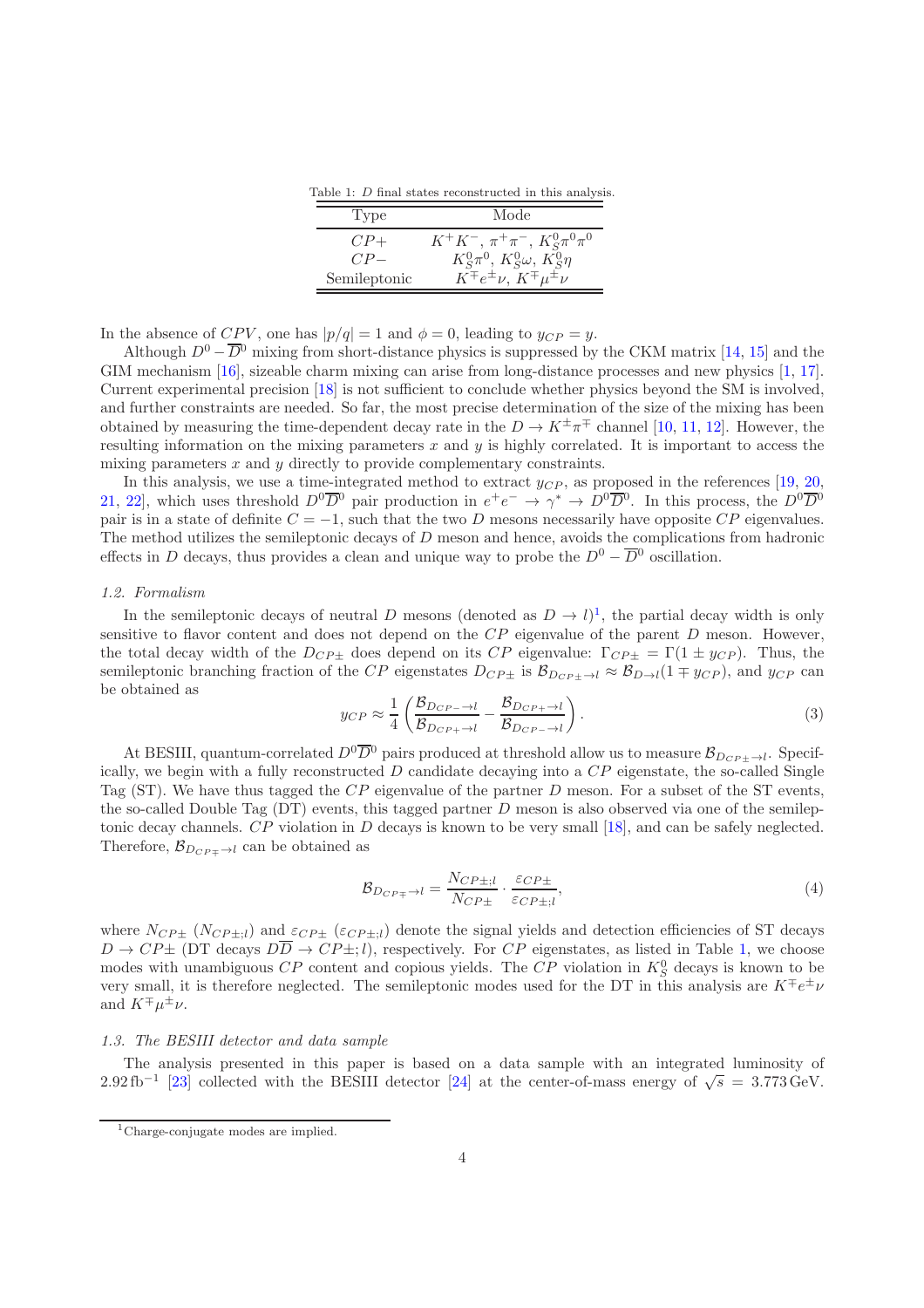The BESIII detector is a general-purpose solenoidal detector at the BEPCII [\[25\]](#page-12-11) double storage rings. The detector has a geometrical acceptance of 93% of the full solid angle. We briefly describe the components of BESIII from the interaction point (IP) outwards. A small-cell main drift chamber (MDC), using a heliumbased gas to measure momenta and specific ionizations of charged particles, is surrounded by a time-of-flight (TOF) system based on plastic scintillators that determines the flight times of charged particles. A CsI(Tl) electromagnetic calorimeter (EMC) detects electromagnetic showers. These components are all situated inside a superconducting solenoid magnet, that provides a 1.0 T magnetic field parallel to the beam direction. Finally, a multi-layer resistive plate counter system installed in the iron flux return yoke of the magnet is used to track muons. The momentum resolution for charged tracks in the MDC is 0.5% for a transverse momentum of  $1 \text{ GeV}/c$ . The energy resolution for showers in the EMC is  $2.5\%$  (5.0%) for 1 GeV photons in the barrel (end cap) region. More details on the features and capabilities of BESIII can be found elsewhere [\[24](#page-12-10)].

High-statistics Monte Carlo (MC) simulations are used to evaluate the detection efficiency and to understand backgrounds. The geant4-based [\[26\]](#page-12-12) MC simulation program is designed to simulate interactions of particles in the spectrometer and the detector response. For the production of  $\psi(3770)$ , the KKMC [\[27](#page-12-13)] package is used; the beam energy spread and the effects of initial-state radiation (ISR) are included. The MC samples consist of the  $D\overline{D}$  pairs with consideration of quantum coherence for all modes relevant to this analysis, non- $D\overline{D}$  decays of  $\psi(3770)$ , ISR production of low-mass  $\psi$  states, and QED and  $q\bar{q}$  continuum processes. The effective luminosity of the MC samples is about 10 times that of the analyzed data. Known decays recorded by the Particle Data Group (PDG) [\[6\]](#page-11-5) are generated with EVTGEN [\[28](#page-12-14), [29](#page-12-15)] using PDG branching fractions, and the remaining unknown decays are generated with LUNDCHARM [\[30\]](#page-12-16). Final-state radiation (FSR) of charged tracks is taken into account with the PHOTOS package [\[31](#page-12-17)].

#### 2. Event selection and data analysis

Each charged track is required to satisfy  $|\cos \theta| < 0.93$ , where  $\theta$  is the polar angle with respect to the beam axis. Charged tracks other than  $K_S^0$  daughters are required to be within 1 cm of the IP transverse to the beam line and within 10 cm of the IP along the beam axis. Particle identification for charged hadrons  $h$  $(h = \pi, K)$  is accomplished by combining the measured energy loss  $(dE/dx)$  in the MDC and the flight time obtained from the TOF to form a likelihood  $\mathcal{L}(h)$  for each hadron hypothesis. The  $K^{\pm}(\pi^{\pm})$  candidates are required to satisfy  $\mathcal{L}(K) > \mathcal{L}(\pi)$   $(\mathcal{L}(\pi) > \mathcal{L}(K))$ .

The  $K_S^0$  candidates are selected with a vertex-constrained fit from pairs of oppositely charged tracks, which are required to be within 20 cm of the IP along the beam direction; no constraint in the transverse plane is required. The two charged tracks are not subjected to the particle identification discussed above, and are assumed to be pions. We impose  $0.487 \text{ GeV}/c^2 < M_{\pi^+\pi^-} < 0.511 \text{ GeV}/c^2$ , that is within about 3 standard deviations of the observed  $K_S^0$  mass, and the two tracks are constrained to originate from a common decay vertex by requiring the  $\chi^2$  of the vertex fit to be less than 100. The decay vertex is required to be separated from the IP with a significance greater than two standard deviations.

Reconstructed EMC showers that are separated from the extrapolated positions of any charged tracks by more than 10 standard deviations are taken as photon candidates. The energy deposited in nearby TOF counters is included to improve the reconstruction efficiency and energy resolution. Photon candidates must have a minimum energy of  $25 \text{ MeV}$  for barrel showers ( $|\cos \theta|$  < 0.80) and  $50 \text{ MeV}$  for end cap showers (0.84 <  $|\cos \theta|$  < 0.92). The showers in the gap between the barrel and the end cap regions are poorly reconstructed and thus excluded. The shower timing is required to be no later than 700 ns after the reconstructed event start time to suppress electronic noise and energy deposits unrelated to the event. The  $\eta$  and  $\pi^0$  candidates are reconstructed from pairs of photons. Due to the poorer resolution in the EMC end cap regions, those candidates with both photons coming from EMC end caps are rejected. The invariant mass  $M_{\gamma\gamma}$  is required to be 0.115 GeV/ $c^2$  <  $M_{\gamma\gamma}$  < 0.150 GeV/ $c^2$  for  $\pi^0$  and 0.505 GeV/ $c^2$  <  $M_{\gamma\gamma}$  < 0.570 GeV/ $c^2$  for  $\eta$ candidates. The photon pair is kinematically constrained to the nominal mass of the  $\pi^0$  or  $\eta$  [\[6](#page-11-5)] to improve the meson four-vector calculation.

The  $\omega$  candidates are reconstructed through the decay  $\omega \to \pi^+\pi^-\pi^0$ . For all modes with  $\omega$  candidates, sideband events in the  $M_{\pi^+\pi^-\pi^0}$  spectrum are used to estimate peaking backgrounds from non- $\omega$  D  $\rightarrow$  $K_S^0 \pi^+ \pi^- \pi^0$  decays. We take the signal region as (0.7600, 0.8050) GeV/ $c^2$  and the sideband regions as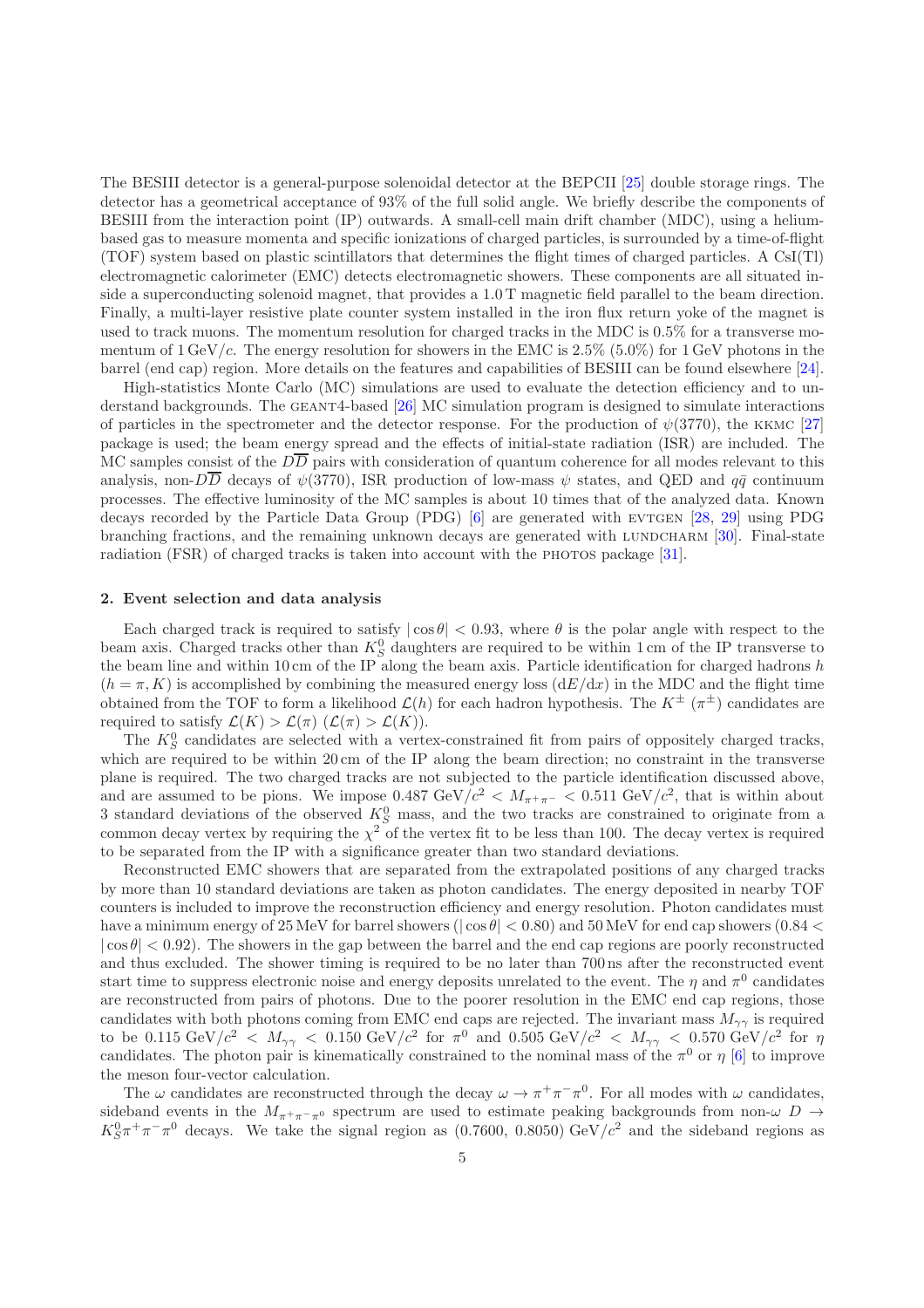

<span id="page-5-0"></span>Figure 1: Fit to the invariant mass  $M_{\pi+\pi-\pi0}$  for events reconstructed from data. The solid line is the total fit and the dashed<br>line shows the polynomial background. The shaded area shows the signal region and cross-h

 $(0.6000, 0.7300)$  GeV/ $c<sup>2</sup>$  or  $(0.8300, 0.8525)$  GeV/ $c<sup>2</sup>$ . The upper edge of the right sideband is restricted because of the  $K^*\rho$  background that alters the shape of  $M_{\pi^+\pi^-\pi^0}$ . The sidebands are scaled to the estimated peaking backgrounds in the signal region. The scaling factor is determined from a fit to the  $M_{\pi^+\pi^-\pi^0}$ distribution in data, as shown in Fig. [1,](#page-5-0) where the  $\omega$  signal is determined with the MC shape convoluted with a Gaussian whose parameters are left free in the fit to better match data resolution, and the background is modeled by a polynomial function.

## *2.1. Single tags using* CP *modes*

To identify the reconstructed D candidates, we use two variables, the beam-constrained mass  $M_{\text{BC}}$  and the energy difference  $\Delta E$ , which are defined as

$$
M_{\rm BC} \equiv \sqrt{E_{\rm beam}^2/c^4 - |\vec{p}_D|^2/c^2},\tag{5}
$$

$$
\Delta E \equiv E_D - E_{\text{beam}},\tag{6}
$$

where  $\vec{p}_D$  and  $E_D$  are the momentum and energy of the D candidate in the  $e^+e^-$  center-of-mass system, and  $E_{\text{beam}}$  is the beam energy. The D signal peaks at the nominal D mass in  $M_{\text{BC}}$  and at zero in  $\Delta E$ . We accept only one candidate per mode per event; when multiple candidates are present, the one with the smallest  $|\Delta E|$  is chosen. Since the correlation between  $\Delta E$  and  $M_{\text{BC}}$  is found to be small, this will not bias the background distribution in  $M_{\text{BC}}$ . We apply the mode-dependent  $\Delta E$  requirements listed in Table [2.](#page-6-0)

For  $K^+K^-$  and  $\pi^+\pi^-$  ST modes, if candidate events contain only two charged tracks, the following requirements are applied to suppress backgrounds from cosmic rays and Bhabha events. First, we require at least one EMC shower separated from the tracks of the ST with energy larger than 50 MeV. Second, the two ST tracks must not be both identified as muons or electrons, and, if they have valid TOF times, the time difference must be less than 5 ns. Based on MC studies, no peaking background is present in  $M_{\rm BC}$ in our ST modes except for the  $K_S^0 \pi^0$  mode. In the  $K_S^0 \pi^0$  ST mode, there are few background events from  $D^0 \to \rho \pi$ . From MC studies, the estimated fraction is less than 0.5%; this will be considered in the systematic uncertainties.

The  $M_{\rm BC}$  distributions for the six ST modes are shown in Fig. [2.](#page-6-1) Unbinned maximum likelihood fits are performed to obtain the numbers of ST yields except in the  $K_S^0\omega$  mode, for which a binned least-square fit is applied to the  $M_{\text{BC}}$  distribution after subtraction of the  $\omega$  sidebands. In each fit, the signal shape is derived from simulated signal events convoluted with a bifurcated Gaussian with free parameters to account for imperfect modeling of the detector resolution and beam energy calibration. Backgrounds are described by the ARGUS [\[32\]](#page-12-18) function. The measured ST yields in the signal region of  $1.855 \,\text{GeV}/c^2 < M_{\text{BC}} < 1.875 \,\text{GeV}/c^2$ and the corresponding efficiencies are given in Table [3.](#page-7-0)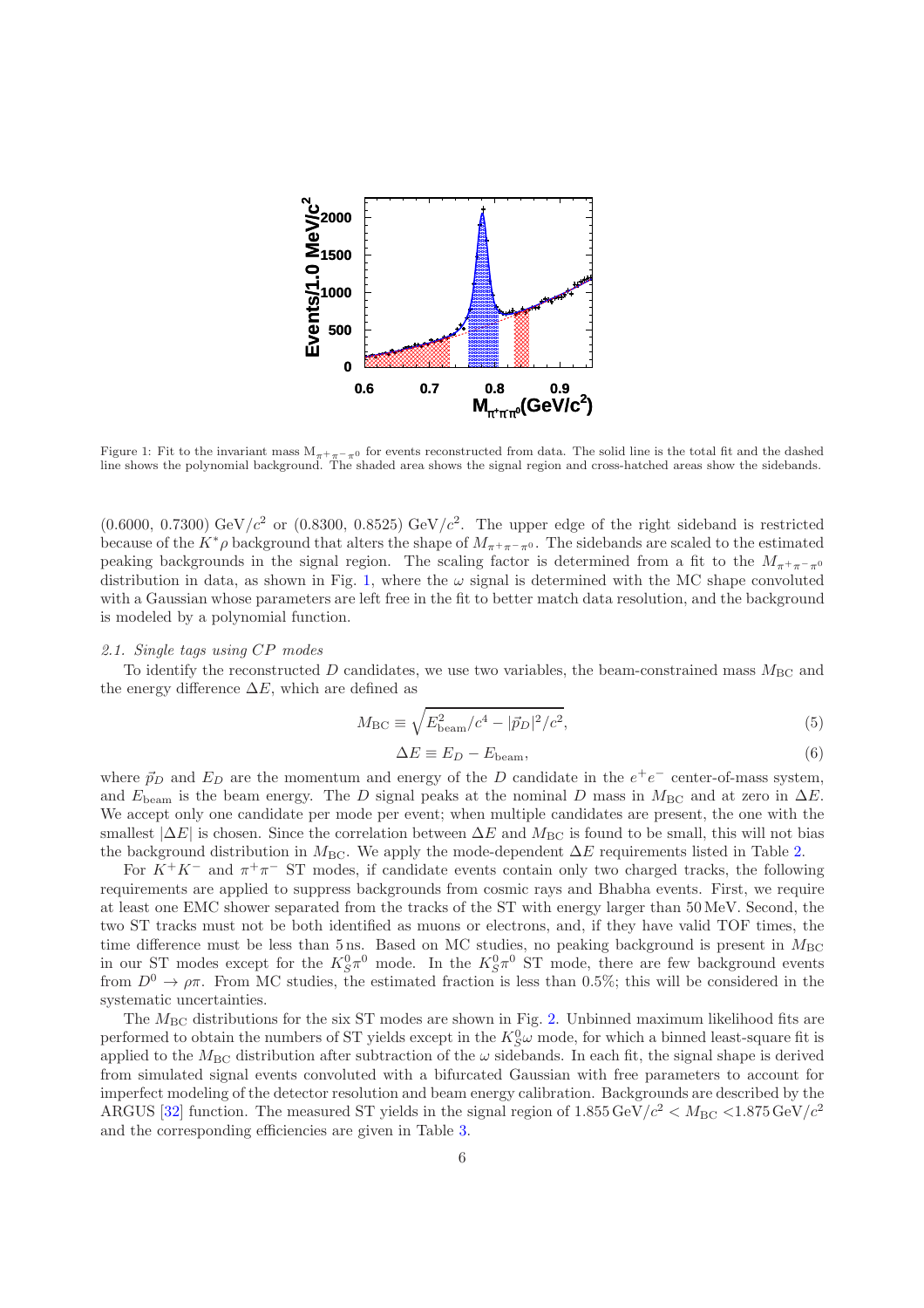<span id="page-6-0"></span>

| Mode                | Requirement (GeV)           |
|---------------------|-----------------------------|
| $K^+K^-$            | $-0.020 < \Delta E < 0.020$ |
| $\pi^+\pi^-$        | $-0.030 < \Delta E < 0.030$ |
| $K_S^0 \pi^0 \pi^0$ | $-0.080 < \Delta E < 0.045$ |
| $K_S^0\pi^0$        | $-0.070 < \Delta E < 0.040$ |
| $K^0_S\omega$       | $-0.050 < \Delta E < 0.030$ |
| $K_S^0\eta$         | $-0.040 < \Delta E < 0.040$ |

Table 2: Requirements on  $\Delta E$  for ST  $D$  candidates.



<span id="page-6-1"></span>Figure 2: The  $M_{\text{BC}}$  distributions for ST D candidates from data. The solid line is the total fit and the dashed line shows the background contribution described by an ARGUS function.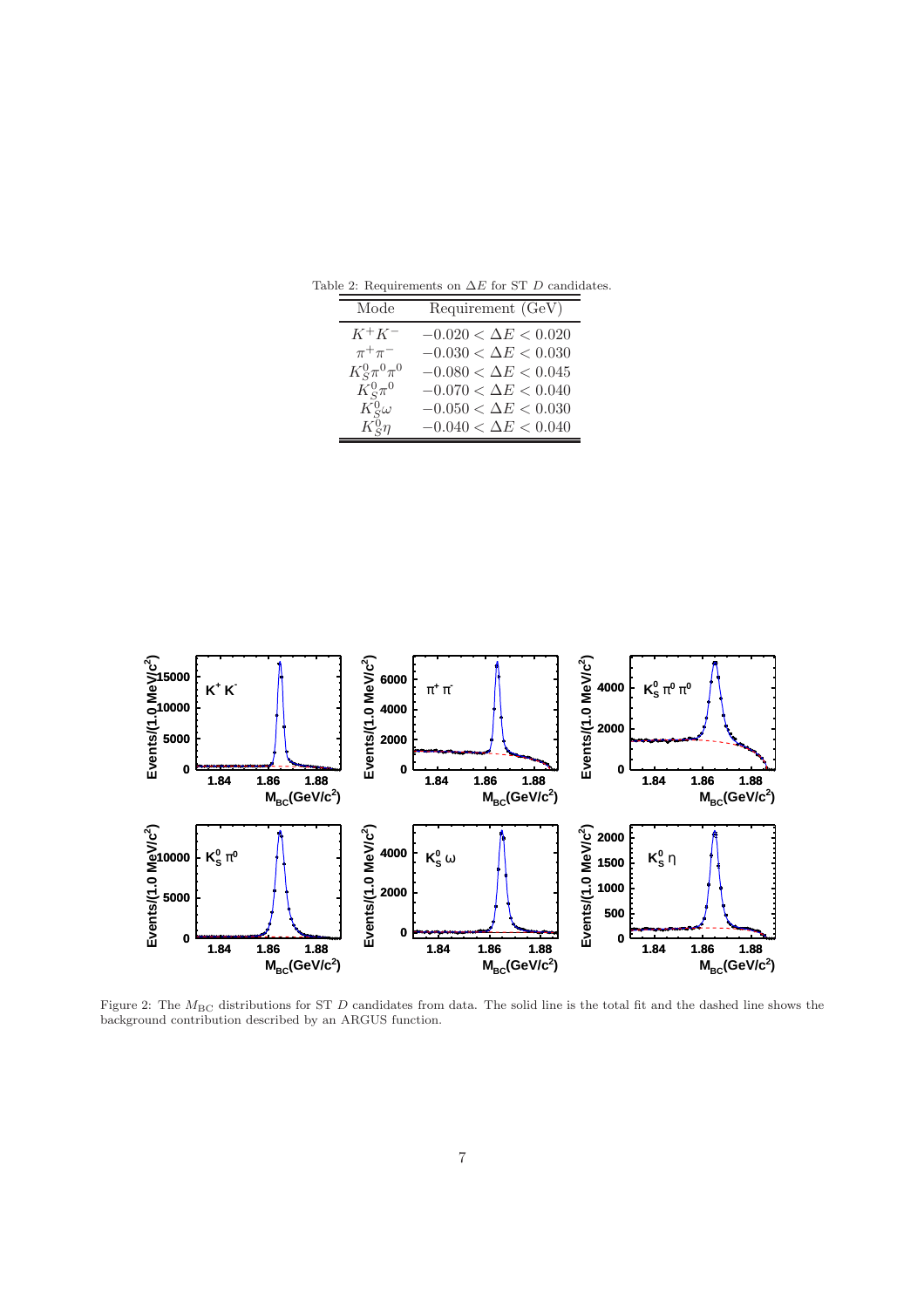| ST Mode                           | $N_{CP\pm}$     | $\varepsilon_{CP\pm}$ (%)   |
|-----------------------------------|-----------------|-----------------------------|
| $K^+K^-$                          | $54494 \pm 251$ | $61.32 \pm 0.18$            |
| $\pi^+\pi^-$                      | $19921 \pm 174$ | $64.09 \pm 0.18$            |
| $K_S^0 \pi^0 \pi^0$               | $24015 \pm 236$ | $16.13 \pm 0.08$            |
| $K_S^0\pi^0$                      | $71421 \pm 285$ | $40.67 \pm 0.14$            |
| $K^0_S\omega$                     | $20989 \pm 243$ | $13.44 \pm 0.07$            |
| $K_{\mathcal{S}}^0\eta$           | $9878 \pm 117$  | $34.39 \pm 0.13$            |
| DT Mode                           | $N_{CP\pm;l}$   | $\varepsilon_{CP\pm;l}$ (%) |
| $K^+K^-$ , $Ke\nu$                | $1216 \pm 40$   | $39.80 \pm 0.14$            |
| $\pi^+\pi^-$ , $Ke\nu$            | $427 \pm 23$    | $41.75 \pm 0.14$            |
| $K_S^0\pi^0\pi^0$ , $Ke\nu$       | $560 \pm 28$    | $11.05 \pm 0.07$            |
| $K_S^0\pi^0$ , $Ke\nu$            | $1699 \pm 47$   | $26.70 \pm 0.12$            |
| $K^0_S\omega, Ke\nu$              | $481 \pm 30$    | $9.27 \pm 0.07$             |
| $K_S^0\eta$ , $Ke\nu$             | $243 \pm 17$    | $22.96 \pm 0.11$            |
| $K^+K^-$ , $K\mu\nu$              | $1093 \pm 37$   | $36.89 \pm 0.14$            |
| $\pi^+\pi^-$ , $K\mu\nu$          | $400 \pm 23$    | $38.43 \pm 0.15$            |
| $K_S^0 \pi^0 \pi^0$ , $K \mu \nu$ | $558 \pm 28$    | $10.76 \pm 0.08$            |
| $K_S^0\pi^0$ , $K\mu\nu$          | $1475 \pm 43$   | $25.21 \pm 0.12$            |
| $K^0_S\omega, K\mu\nu$            | $521 \pm 27$    | $8.75 \pm 0.07$             |
| $K^0_S\eta, K\mu\nu$              | $241 \pm 18$    | $21.85 \pm 0.11$            |

<span id="page-7-0"></span>Table 3: Yields and efficiencies of all ST and DT modes, where  $N_{CP\pm}$  ( $N_{CP\pm;l}$ ) and  $\varepsilon_{CP\pm}$  ( $\varepsilon_{CP\pm;l}$ ) denote signal yields and detection efficiencies of  $D \to CP\pm (D\overline{D} \to CP\pm; l)$ , respectively. The uncertainties are statistical only.

#### *2.2. Double tags of semileptonic modes*

In each ST event, we search among the unused tracks and showers for semileptonic  $D \to K e(\mu)\nu$  candidates. We require that there be exactly two oppositely-charged tracks that satisfy the fiducial requirements described above.

In searching for  $K\mu\nu$  decays, kaon candidates are required to satisfy  $\mathcal{L}(K) > \mathcal{L}(\pi)$ . If the two tracks can pass the criterion, the track with larger  $\mathcal{L}(K)$  is taken as the  $K^{\pm}$  candidate, and the other track is assumed to be the  $\mu$  candidate. The energy deposit in the EMC of the  $\mu$  candidate is required to be less than 0.3 GeV. We further require the  $K\mu$  invariant mass  $M_{K\mu}$  to be less than 1.65 GeV/ $c^2$  to reject  $D \to K\pi$ backgrounds. The total energy of remaining unmatched EMC showers, denoted as  $E_{\text{extra}}$ , is required to be less than 0.2 GeV to suppress  $D \to K \pi \pi^0$  backgrounds. To reduce backgrounds from the  $D \to K e \nu$  process, the ratio  $\mathcal{R}_{\mathcal{L}'}(e) \equiv \mathcal{L}'(e) / [\mathcal{L}'(e) + \mathcal{L}'(\mu) + \mathcal{L}'(\pi) + \mathcal{L}'(K)]$  is required to be less than 0.8, where the likelihood  $\mathcal{L}'(i)$  for the hypothesis  $i = e, \mu, \pi$  or K is formed by combining EMC information with the  $dE/dx$  and TOF information.

To select  $Ke\nu$  events, electron candidates are required to satisfy  $\mathcal{L}^{'}(e) > 0.001$  and  $\mathcal{R}^{'}_k$  $\mathcal{L}'(e) > 0.8$ , where  $\mathcal{R}^{'}_I$  $\mathcal{L}'(e) \equiv \mathcal{L}'(e)/[\mathcal{L}'(e) + \mathcal{L}'(\pi) + \mathcal{L}'(K)]$ . If both tracks satisfy these requirements, the one with larger  $\mathcal{R}'_k$  $\mathcal{L}^{\prime}\left( e\right)$ is taken as the electron. The remaining track is required to satisfy  $\mathcal{L}(K) > \mathcal{L}(\pi)$ .

The variable  $U_{\text{miss}}$  is used to distinguish semileptonic signal events from background:

$$
U_{\rm miss} \equiv E_{\rm miss} - c|\vec{p}_{\rm miss}|,\tag{7}
$$

where,

$$
E_{\text{miss}} \equiv E_{\text{beam}} - E_K - E_l,\tag{8}
$$

$$
\vec{p}_{\text{miss}} \equiv -\left[\vec{p}_K + \vec{p}_l + \hat{p}_{\text{ST}}\sqrt{E_{\text{beam}}^2/c^2 - c^2m_D^2}\right],\tag{9}
$$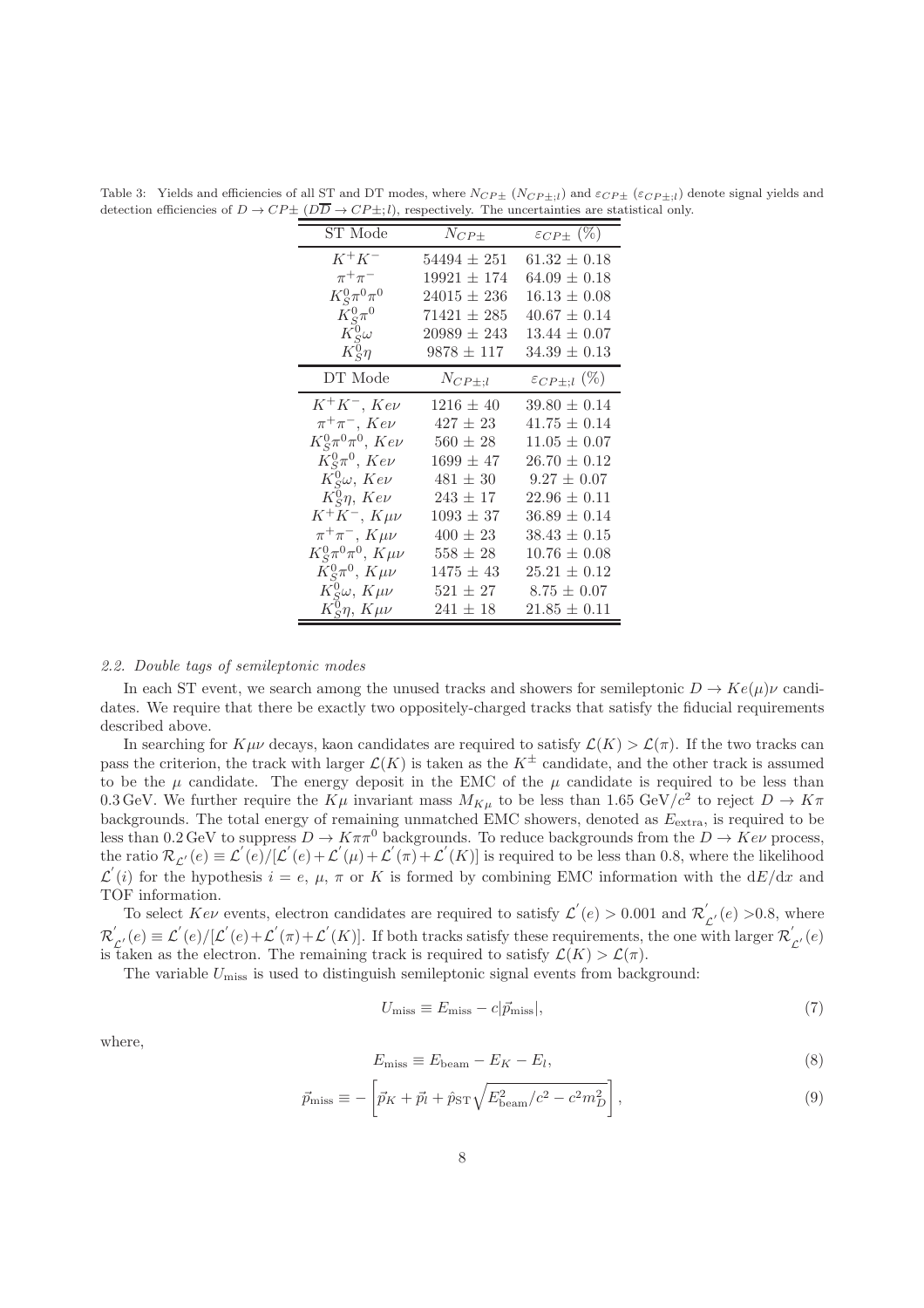$E_{K(l)}(\vec{p}_{K(l)})$  is the energy (three-momentum) of  $K^{\pm}(l^{\pm})$ ,  $\hat{p}_{ST}$  is the unit vector in the direction of the reconstructed CP-tagged D and  $m<sub>D</sub>$  is the nominal D mass. The use of the beam energy and the nominal D mass for the magnitude of the CP-tagged D improves the  $U_{\text{miss}}$  resolution. Since E equals to  $|\vec{p}|c$  for a neutrino, the signal peaks at zero in  $U_{\text{miss}}$ .

The  $U_{\text{miss}}$  distributions are shown in Fig. [3,](#page-9-0) where the tagged-D is required to be in the region of  $1.855 \,\text{GeV}/c^2 < M_{\text{BC}} < 1.875 \,\text{GeV}/c^2$ . DT yields, obtained by fitting the  $U_{\text{miss}}$  spectra, are listed in Table [3.](#page-7-0) Unbinned maximum likelihood fits are performed for all modes except for modes including  $\omega$ . For modes including an  $\omega$ , binned least-square fits are performed to the  $\omega$  sideband-subtracted  $U_{\rm miss}$  distributions. In each fit, the  $Kev$  or  $K\mu\nu$  signal is modeled by the MC-determined shape convoluted with a bifurcated Gaussian where all parameters are allowed to vary in the fit. Backgrounds for  $Ke\nu$  are well described with a first-order polynomial. However, in the  $K\mu\nu$  mode, backgrounds are more complex and consist of three parts. The primary background comes from  $D \to K \pi \pi^0$  decay. To better control this background, we select a sample of  $D \to K \pi \pi^0$  in data by requiring  $E_{\text{extra}} > 0.5 \,\text{GeV}$ , in which the  $U_{\text{miss}}$  shape of  $K \pi \pi^0$  is proved to be basically the same as that in the region of  $E_{\text{extra}} < 0.2 \,\text{GeV}$  in MC simulation. The selected  $K\pi\pi^{0}$ sample is used to extract the resolution differences in the  $U_{\text{miss}}$  shape of  $K\pi\pi^0$  in MC and data, and to obtain the  $D \to K \pi \pi^0$  yields in  $E_{\text{extra}} > 0.5 \text{ GeV}$  region. Then, in fits to  $U_{\text{miss}}$ , the  $K \pi \pi^0$  is described by the resolution-corrected shape from MC simulations and its size is fixed according to the relative simulated efficiencies of the  $E_{\text{extra}} > 0.5 \,\text{GeV}$  and  $E_{\text{extra}} < 0.2 \,\text{GeV}$  selection criteria. The second background from  $Kev$ events is modeled by a MC-determined shape. Its ratio to the signal yields is about 3.5% based on MC studies and is fixed in the fits. Background in the third category includes all other background processes, which are well described with a first-order polynomial.

#### 3. Systematic uncertainties

Most sources of uncertainties for the ST or DT efficiencies, such as tracking, PID, and  $\pi^0$ ,  $\eta$ ,  $K_S^0$ reconstruction, cancel out in determining  $y_{CP}$ . The main systematic uncertainties come from the background veto, modeling of the signals and backgrounds, fake tagged signals, and the CP-purity of ST events.

The cosmic and Bhabha veto is applied only for the  $KK$  and  $\pi\pi$  ST events which have only two tracks. The effect of this veto is estimated based on MC simulation. We compare the cases with and without this requirement and the resultant relative changes in ST efficiencies are about 0.3% for both the KK and  $\pi\pi$ modes. The resulting systematic uncertainty on  $y_{CP}$  is 0.001.

Peaking backgrounds are studied for different ST modes, especially for  $\rho\pi$  backgrounds in the  $K^0_S\pi^0$  tag mode and  $K_S^0 \pi^+ \pi^- \pi^0$  backgrounds in the  $K_S^0 \omega$  tag mode. Based on a study of the inclusive MC samples, the fraction of peaking backgrounds in  $K_S^0 \pi^0$  is 0.3%. The uncertainties on  $y_{CP}$  caused by this is about 0.001. Uncertainties from the sideband subtraction of peaking backgrounds for the  $K_S^0\omega$  mode are studied by changing the sideband and signal regions; changes in the efficiency-corrected yields are negligible.

Fits to the  $M_{\text{BC}}$  and  $U_{\text{miss}}$  spectra could induce systematic errors by the modeling of the signal and background shape. The MC-determined signal shapes convoluted with a Gaussian are found to describe the data well, and systematic uncertainties from the modeling of the signal are assumed to be negligible. To estimate uncertainties from modeling of backgrounds, different methods are considered. For the CP ST yields, we include an additional background component to account for the  $\psi(3770) \to D\overline{D}$  process with a shape determined by MC simulation whose yield is determined in the fit. The uncertainties in the fits to  $M_{\rm BC}$  are uncorrelated among different tag modes, and the obtained change on  $y_{CP}$  is 0.001. For the DT semileptonic yields, the polynomial functions that are used to describe backgrounds in our nominal fits are replaced by a shape derived from MC simulations. For the  $K\mu\nu$  mode, the size of the main background  $K\pi\pi^0$  is fixed in our nominal fit, so the statistical uncertainties of the number of selected  $K\pi\pi^0$  events introduces a systematic error. To estimate the associated uncertainty, we vary its size by  $\pm 1$  standard deviation based on the selected  $K\pi\pi^0$  samples. Systematic uncertainties due to the  $U_{\text{miss}}$  fits are treated as positively correlated among different tag modes. We take the maximum change on the resultant  $y_{CP}$ , that is 0.006, as systematic uncertainty.

The DT yields are obtained from the fit to the  $U_{\text{miss}}$  spectra. However, one also has to consider events that peak at  $U_{\text{miss}}$  but are backgrounds in the  $M_{\text{BC}}$  spectra, the so-called fake tagged signals. This issue is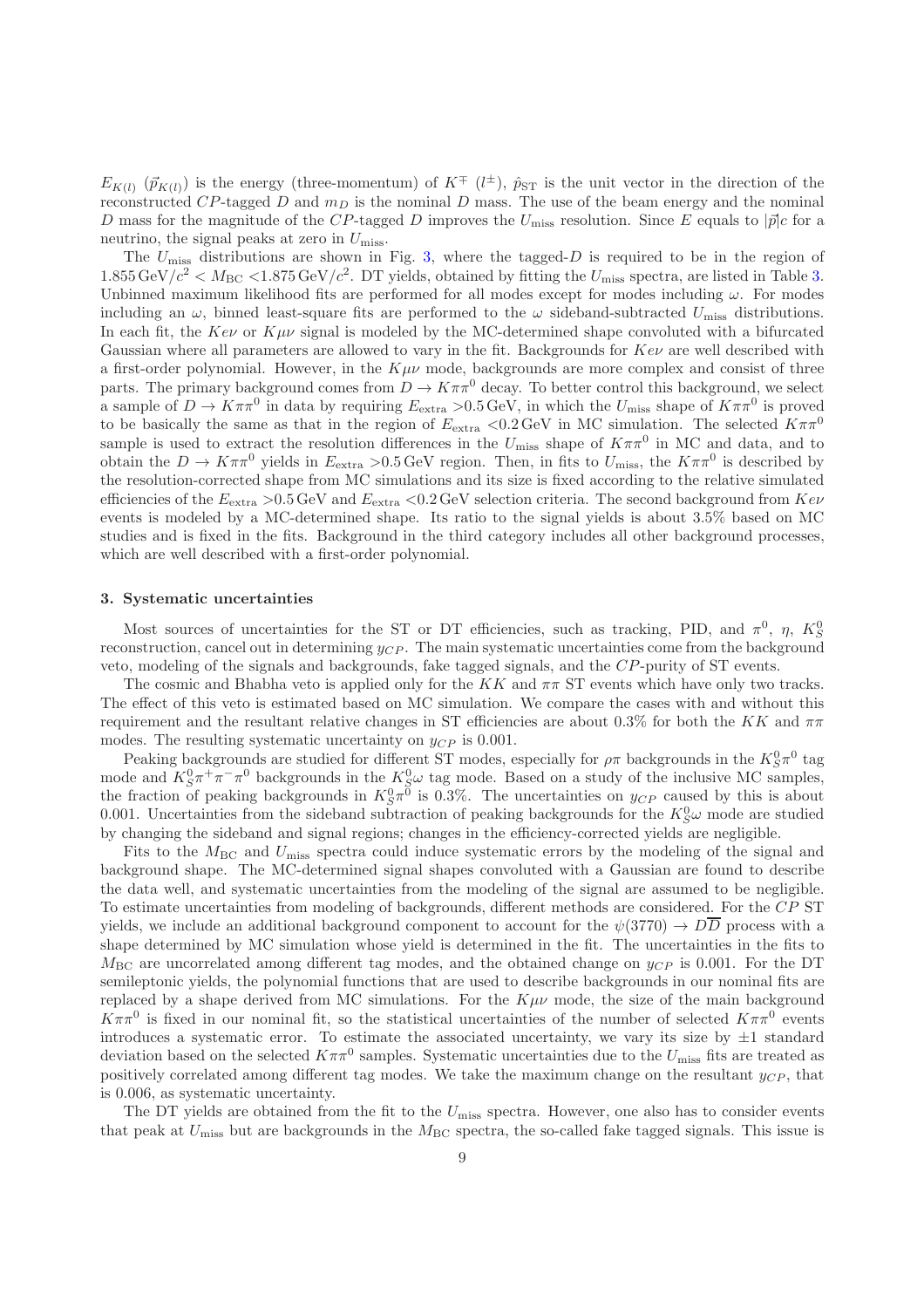

<span id="page-9-0"></span>Figure 3: Fit to the  $U_{\text{miss}}$  distributions for selected DT events from data. In each plot, the solid line is the total fit, the dashed line in Kev shows the contribution of polynomial backgrounds, and the dash-dotted line in  $K\mu\nu$  shows the contribution of the main  $K\pi\pi^0$  backgrounds.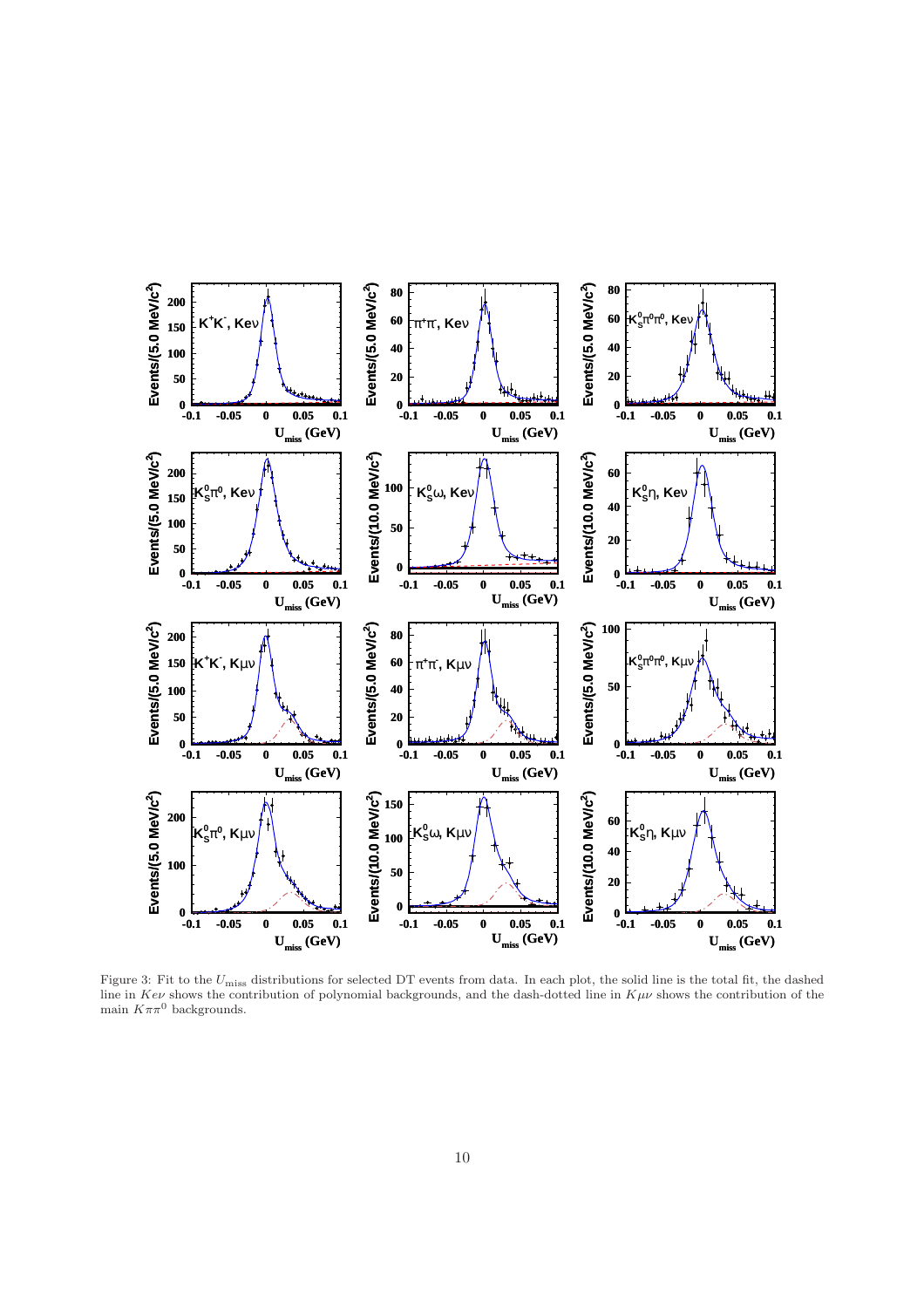Table 4: Summary of systematic uncertainties. Relative systematic uncertainties are listed for each tag mode in percent, while the resulting absolute uncertainties on  $y_{cp}$  are shown in the last column. Negligible uncertainties are denoted by "–".

|                                          | $K^+K^-$                 | $\pi^+\pi^-$             | $\sigma^0 \pi^0 \pi^0$ | $K^0_s\pi^0$ | $\tilde{\epsilon} \omega$ | $\breve{\circ}$ T | $y_{cp}$  |
|------------------------------------------|--------------------------|--------------------------|------------------------|--------------|---------------------------|-------------------|-----------|
| Background                               | 0.3                      | 0.3                      |                        | 0.3          |                           |                   | 0.001     |
| $M_{BC}$ fit                             | 0.4                      | (0,1)                    | 2.4                    | 0.4          | $(1)$ . 1                 | 1.4               | $0.001\,$ |
| $U_{\text{miss}}$ fit $\overline{(Kev)}$ | 1.8                      | 1.3                      | 2.4                    | 1.6          | 8.1                       | 1.2               | 0.006     |
| $U_{\rm miss}$ fit $(K\mu\nu)$           | 3.2                      | 7.0                      | 4.6                    | 2.5          | 1.7                       | 1.7               |           |
| Fake tag $(Kev)$                         | 0.2                      | 1.4                      | 0.9                    | 1.2          | 3.1                       | (0.4)             | 0.002     |
| Fake tag $(K \mu \nu)$                   | $1.0\,$                  | 0.7                      | 0.5                    | 0.9          | 4.8                       | 0.4               |           |
| $CP$ -purity                             | $\overline{\phantom{a}}$ | $\overline{\phantom{a}}$ | 0.4                    | $-$          | 0.2                       | 0.2               |           |

examined by fitting to the  $M_{\text{BC}}$  versus  $U_{\text{miss}}$  two-dimensional plots. From this study, the fake tagged signal component is proved to be very small. The resulting difference on  $y_{CP}$  is 0.002 and assigned as a systematic uncertainty.

We study the  $CP$ -purities of ST modes by searching for same- $CP$  DT signals in data. Assuming  $CP$ conservation in the charm sector, the same-CP process is prohibited, unless the studied CP modes are not pure or the initial C-odd  $D^0\overline{D}{}^0$  system is diluted. The CP modes involving  $K_S^0$  are not pure due to the existence of small  $CPV$  in  $K^0 - \overline{K}{}^0$  mixing [\[6](#page-11-5)]. However, this small effect is negligible with our current sensitivity. Hence,  $K_S^0 \pi^0$  is assumed to be a clean  $\mathbb{C}P$  mode, as its background level is very low. As a conservative treatment, we study DT yields of  $(K_S^0 \pi^0, K_S^0 \pi^0)$  to verify its pure CP-odd eigenstate nature and the CP-odd environment of the  $D^0\overline{D}{}^0$  pair. The observed numbers of this DT signals are quite small, and we estimate the dilution of the C-odd initial state to be less than 2% at 90% confidence level. This affects our measurement of  $y_{CP}$  by less than 0.001. The purity of the  $K^0_S\pi^0$  mode is found to be larger than 99%. Due to the complexity of the involved non-resonant and resonant processes in  $K_S^0\pi^0\pi^0$  and  $K_S^0\omega$ , the  $CP$ -purities of these tag modes could be contaminated. We take the mode  $K^+K^-$  as a clean  $CP$ -even tag to test  $K_S^0 \pi^0 \pi^0$ , and take  $K_S^0 \pi^0$  to test  $K_S^0 \omega$  and  $K_S^0 \eta$ . The CP-purities of  $K_S^0 \pi^0 \pi^0$ ,  $K_S^0 \omega$  and  $K_S^0 \eta$  are estimated to be larger than 89.4%, 93.3% and 93.9%, respectively. Based on the obtained CP purities, the corresponding maximum effect on the determined  $y_{CP}$  is assigned as systematic uncertainty.

Systematic uncertainties from different sources are assumed to be independent and are combined in quadrature to obtain the overall  $y_{CP}$  systematic uncertainties. The resultant total  $y_{CP}$  systematic uncertainties is 0.007.

### 4. Results

The branching ratios of  $K^{\mp}e^{\pm}\nu$  and  $K^{\mp}\mu^{\pm}\nu$  are summed to obtain  $\mathcal{B}_{D_{CP\mp}\to l}=\mathcal{B}_{D_{CP\mp}\to K e\nu}+\mathcal{B}_{D_{CP\mp}\to K\mu\nu}$ . To combine results from different  $CP$  modes, the standard weighted least-square method is utilized [\[6\]](#page-11-5). The weighted semileptonic branching fraction  $\tilde{\mathcal{B}}_{D_{CP\pm}\to l}$  is determined by minimizing

$$
\chi^2 = \sum_{\alpha} \frac{\left(\tilde{\mathcal{B}}_{D_{CP\pm} \to l} - \mathcal{B}_{D_{CP\pm} \to l}^{\alpha}\right)^2}{\left(\sigma_{CP\pm}^{\alpha}\right)^2},\tag{10}
$$

where  $\alpha$  denotes different CP-tag modes and  $\sigma_{CP\pm}^{\alpha}$  is the statistical error of  $\mathcal{B}_{D_{CP\pm}\to l}^{\alpha}$  for the given tag mode. The branching fractions of  $\mathcal{B}_{D_{CP\pm}\to l}$  and the obtained  $\tilde{\mathcal{B}}_{D_{CP\pm}\to l}$  are listed in Table [5.](#page-11-13) Finally,  $y_{CP}$ is calculated using Eq. [\(3\)](#page-3-2), with  $\mathcal{B}_{D_{CP\pm}\to l}$  replaced by  $\tilde{\mathcal{B}}_{D_{CP\pm}\to l}$ . We obtain  $y_{CP} = (-2.0 \pm 1.3 \pm 0.7)\%$ , where the first uncertainty is statistical and the second is systematic.

### 5. Summary

Using quantum-correlated  $D^0\overline{D}{}^0$  pairs produced at  $\sqrt{s} = 3.773 \,\text{GeV}$ , we employ a CP-tagging technique to obtain the y<sub>CP</sub> parameter of  $D^0 - \overline{D}{}^0$  oscillations. Under the assumption of no direct CPV in the D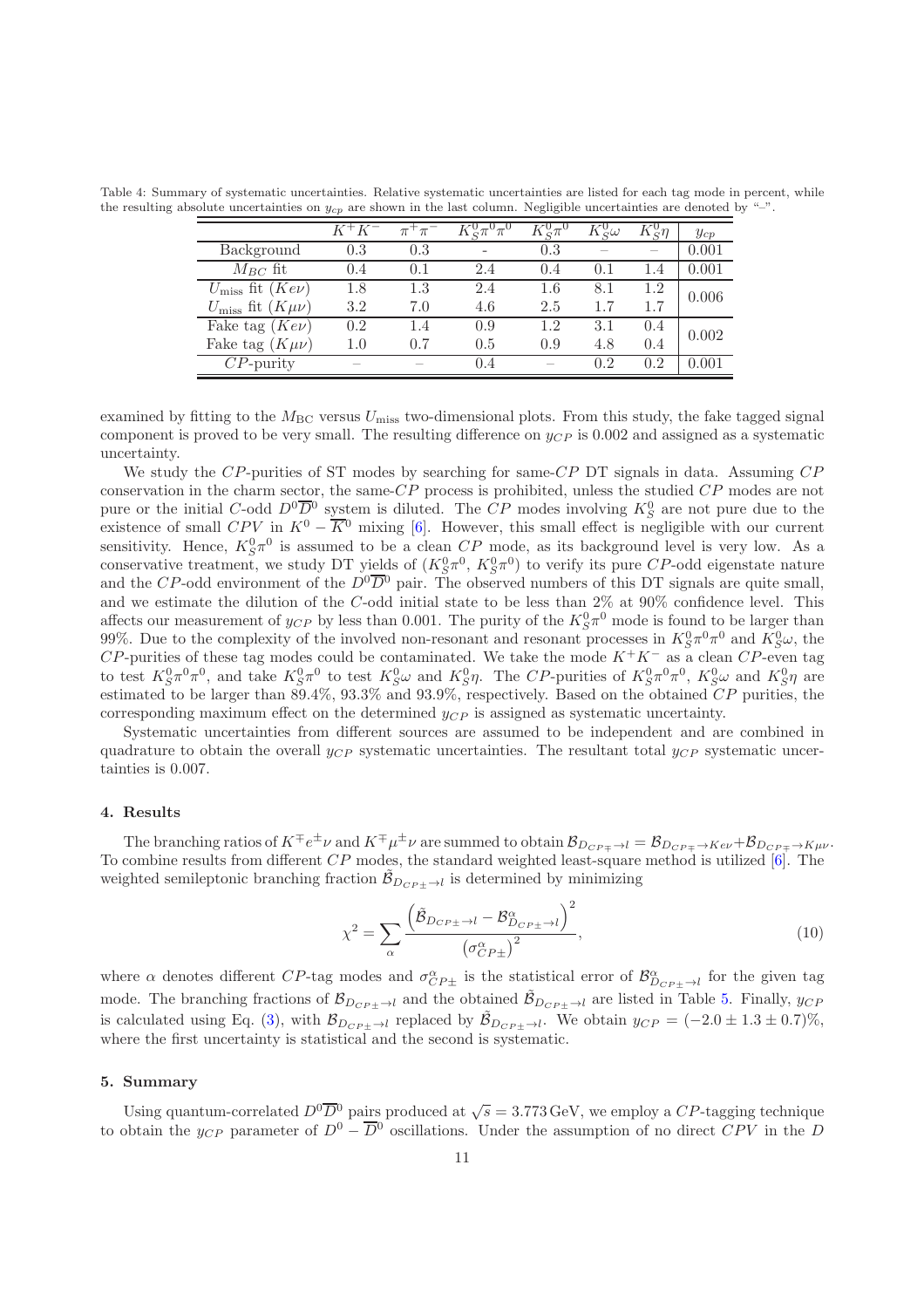| Tag Mode                              | $\mathcal{B}_{D_{CP-}\to K e\nu}$ (%) | $\mathcal{B}_{D_{CP-} \to K \mu \nu}$ (%) | $\mathcal{B}_{D_{CP-} \to l} (\%)$ |
|---------------------------------------|---------------------------------------|-------------------------------------------|------------------------------------|
| $K^+K^-$                              | $3.44 \pm 0.12$                       | $3.33 \pm 0.12$                           | $6.77 \pm 0.17$                    |
| $\pi^+\pi^-$                          | $3.29 \pm 0.18$                       | $3.35 \pm 0.20$                           | $6.64 \pm 0.27$                    |
| $K_{\mathcal{S}}^0 \pi^0 \pi^0$       | $3.40 \pm 0.18$                       | $3.48 \pm 0.18$                           | $6.89 \pm 0.26$                    |
| $\mathcal{B}_{D_{CP-} \rightarrow l}$ | $3.40 \pm 0.09$                       | $3.37 \pm 0.09$                           | $6.77 \pm 0.12$                    |
| Tag Mode                              | $\mathcal{B}_{D_{CP+}\to K e\nu}$ (%) | $\mathcal{B}_{D_{CP+}\to K\mu\nu}$ (%)    | $\mathcal{B}_{D_{CP+}\to l}(\%)$   |
| $K_S^0\pi^0$                          | $3.62 \pm 0.10$                       | $3.33 \pm 0.10$                           | $6.96 \pm 0.15$                    |
| $K^0_S\omega$                         | $3.32 \pm 0.21$                       | $3.81 \pm 0.21$                           | $7.14 \pm 0.30$                    |
| $K_{\mathcal{S}}^0\eta$               | $3.68 \pm 0.26$                       | $3.84 \pm 0.29$                           | $7.52 \pm 0.40$                    |
| $\mathcal{B}_{D_{CP+} \rightarrow l}$ | $3.58 \pm 0.09$                       | $3.46 \pm 0.09$                           | $7.04 \pm 0.13$                    |

<span id="page-11-13"></span>Table 5: Values of branching ratio of  $D_{CP\pm\rightarrow l}$  obtained from different tag modes and the combined branching ratio. The errors shown are statistical only.

sector, we obtain  $y_{CP} = (-2.0 \pm 1.3(\text{stat.}) \pm 0.7(\text{syst.}))\%$ . This result is compatible with the previous mea-surements [\[18](#page-12-4), [33](#page-12-19), [34](#page-12-20), [35](#page-12-21)] within about two standard deviations. However, the precision is still statistically limited and less precise than the current world average [\[6\]](#page-11-5). Future efforts using a global fit [\[36\]](#page-12-22) may better exploit the BESIII data, leading to a more precise result.

## 6. Acknowledgments

The BESIII collaboration thanks the staff of BEPCII and the IHEP computing center for their strong support. This work is supported in part by National Key Basic Research Program of China under Contract No. 2015CB856700; Joint Funds of the National Natural Science Foundation of China under Contracts Nos. 11079008, 11179007, U1232201, U1332201; National Natural Science Foundation of China (NSFC) under Contracts Nos. 11125525, 11235011, 11275266, 11322544, 11335008, 11425524; the Chinese Academy of Sciences (CAS) Large-Scale Scientific Facility Program; CAS under Contracts Nos. KJCX2-YW-N29, KJCX2- YW-N45; 100 Talents Program of CAS; INPAC and Shanghai Key Laboratory for Particle Physics and Cosmology; German Research Foundation DFG under Contract No. Collaborative Research Center CRC-1044; Istituto Nazionale di Fisica Nucleare, Italy; Ministry of Development of Turkey under Contract No. DPT2006K-120470; Russian Foundation for Basic Research under Contract No. 14-07-91152; U. S. Department of Energy under Contracts Nos. DE-FG02-04ER41291, DE-FG02-05ER41374, DE-FG02-94ER40823, DESC0010118; U.S. National Science Foundation; University of Groningen (RuG) and the Helmholtzzentrum fuer Schwerionenforschung GmbH (GSI), Darmstadt; WCU Program of National Research Foundation of Korea under Contract No. R32-2008-000-10155-0.

#### References

- <span id="page-11-0"></span>[1] S. Bianco, F. Fabbri, D. Benson, I. Bigi, Riv. Nuovo Cim. 26N7 (2003) 1.
- <span id="page-11-1"></span>[2] Z.-Z. Xing, Phys. Rev. D 55 (1997) 196.
- <span id="page-11-2"></span>[3] E. Boldt, D. O. Caldwell, Y. Pal, Phys. Rev. Lett. 1 (1958) 150.
- <span id="page-11-3"></span>[4] H. Albrecht, et al. (ARGUS Collabration), Phys. Lett. B 192 (1987) 245.
- <span id="page-11-4"></span>[5] A. Abulencia, et al. (CDF Collaboration), Phys. Rev. Lett. 97 (2006) 242003.
- <span id="page-11-5"></span>[6] K. Olive, et al. (Particle Data Group), Chin. Phys. C 38 (2014) 090001.
- <span id="page-11-6"></span>[7] M. Staric, et al. (Belle Collaboration), Phys. Rev. Lett. 98 (2007) 211803.
- <span id="page-11-7"></span>[8] B. Aubert, et al. (BaBar Collaboration), Phys. Rev. Lett. 98 (2007) 211802.
- <span id="page-11-8"></span>[9] T. Aaltonen, et al. (CDF Collaboration), Phys. Rev. Lett. 100 (2008) 121802.
- <span id="page-11-9"></span>[10] R. Aaij, et al. (LHCb Collaboration), Phys. Rev. Lett. 111 (2013) 251801.
- <span id="page-11-10"></span>[11] T. A. Aaltonen, et al. (CDF Collaboration), Phys. Rev. Lett. 111 (2013) 231802.
- <span id="page-11-11"></span>[12] B. Ko, et al. (Belle Collaboration), Phys. Rev. Lett. 112 (2014) 111801.
- <span id="page-11-12"></span>[13] S. Bergmann, Y. Grossman, Z. Ligeti, Y. Nir, A. A. Petrov, Phys. Lett. B 486 (2000) 418.